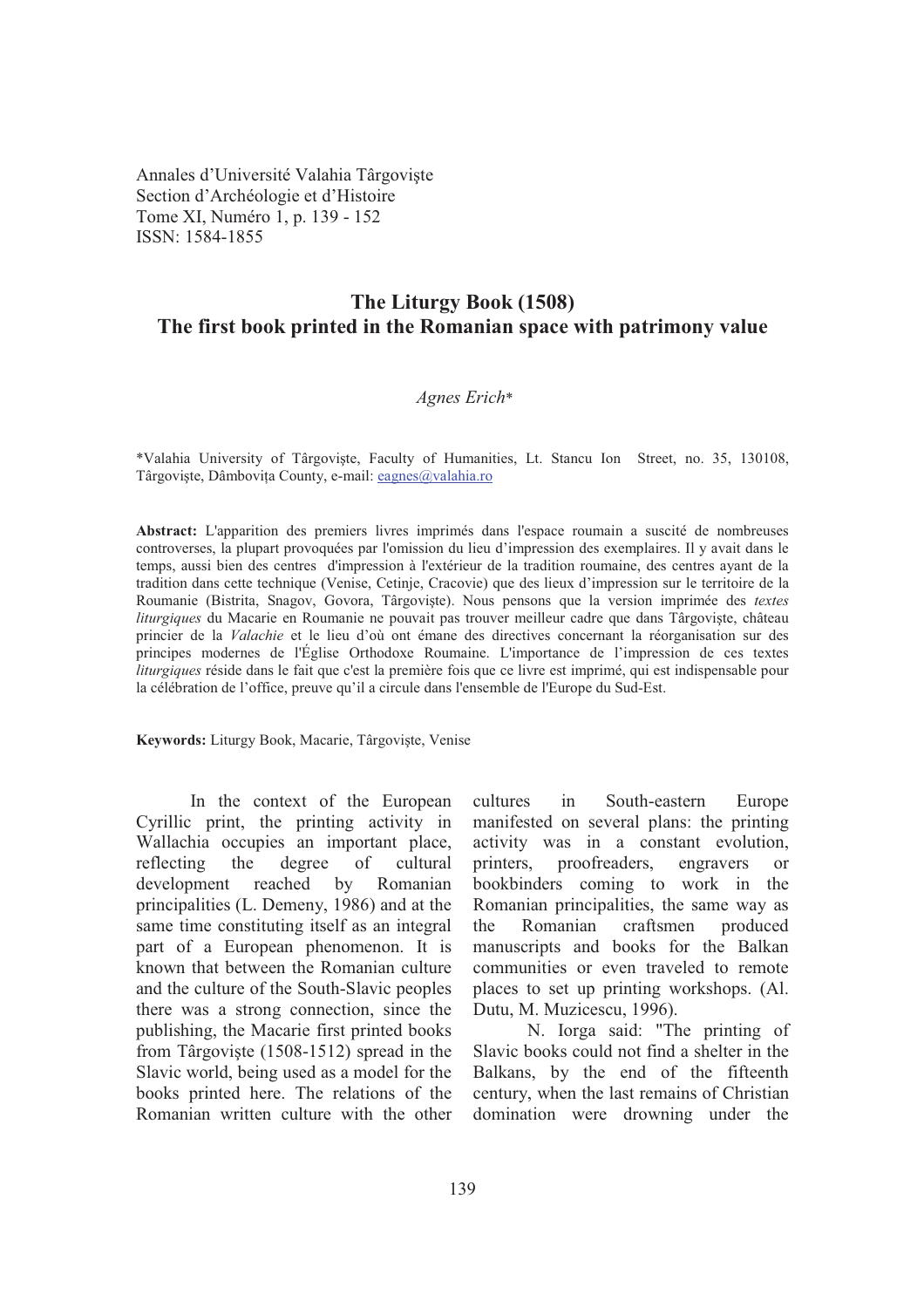Turkish heap. The handicraftsmen were forced to seek support, a protector, on this side of the Danube, where they kept the old forms of state. This orientation toward us was all the more assessed, as Venice didn't want to deal with any printing work for the Slavs... "(N. Iorga, 1925, p. 76), and N. Cartojan explained the founding of the printing press by Radu the Great in this way: "The printing of the books which were necessary for divine worship corresponded at the time in the Slave countries in the Balkans to a deeply felt necessity." (N. Cartojan, 1980, p. 53).

The founding of the printing house in Wallachia was made at the initiative of the church and of the local officials for their own cultural use, but also for those countries which used the Slavic language in the church. When Radu the Great decided to set up a printing press in Walachia, the printing art had already existed for over half a century in Western Europe while, south of the River Danube the times were those when the conquering Islam did not allow anyone to build up a church over which a mounted Turk could not see. All the more so the ruler wanted to raise here, at Dealu, the most grandiose church which had ever been built up to that time in Wallachia. Therefore, it is not just a coincidence that during the reign of Radu the Great the printing press was founded and also that during his reign a new form of organization was given to the church of Wallachia.

Macarie the monk, who accompanied the young Montenegro Prince George Cernoievici to Italy, is mentioned in 1483 overseeing at Venice the printing of a Slavic Liturgy Book (N. Cartojan, 1980).

A few years later, the same George Cernoievici would bring the printing press from Venice and install it in Cetinje, in the monastery founded by his father. Here, Macarie would print: an *Orthodox Prayer*  *Book* (1496), an *Octoich* (Hymn Book) (1493-1494), and in 1495 a *Psalter*. The invasion of the Ottomans of the territory of Montenegro would determine the printing press to stop work, after only two years; at this time Macarie the monk together with his protectors would take refuge to Venice. After a while, he would go to Walachia brought back by the Serbian metropolitan bishop Maxim, but there is no written evidence to testify to this (D. Simonescu, V. Petrescu, 1972).

 About Radu the Great it is said that he was a "wise, peaceful and honest ruler" who "did not wage wars, wanted peace, and was particularly concerned with religious and cultural problems" (C. C. Giurescu, D. C. Giurescu, 1975, p. 317), and setting up the printing press at Târgoviste was closely linked to his name, since he had been concerned with bringing to his court in Târgoviste around 1507 of some Serbian dignitaries, of which we would like to mention Maxim, the son of Stephen Brancovici the Blind, the last independent despot of Serbia, of Macarie the typographer and of others. Their arrival in Wallachia was a positive act for the Romanian culture, because they militated in favor of printing religious books.

Ensuring the autonomy of Wallachia in the Ottoman Empire created a favorable climate for cultural development (I. Mircea, 1974), so that the printing activity would have favorable conditions for further development. Radu the Great was especially concerned with strengthening the prestige of the Church and with its endowment with "clear sources of education" (M. Tomescu, 1968, p. 27). His initiative to give printed church service book, instead of the manuscripts which circulated by that time, corresponds to the general measures taken to organize the state and the Church of Wallachia. In order to achieve this aim he would bring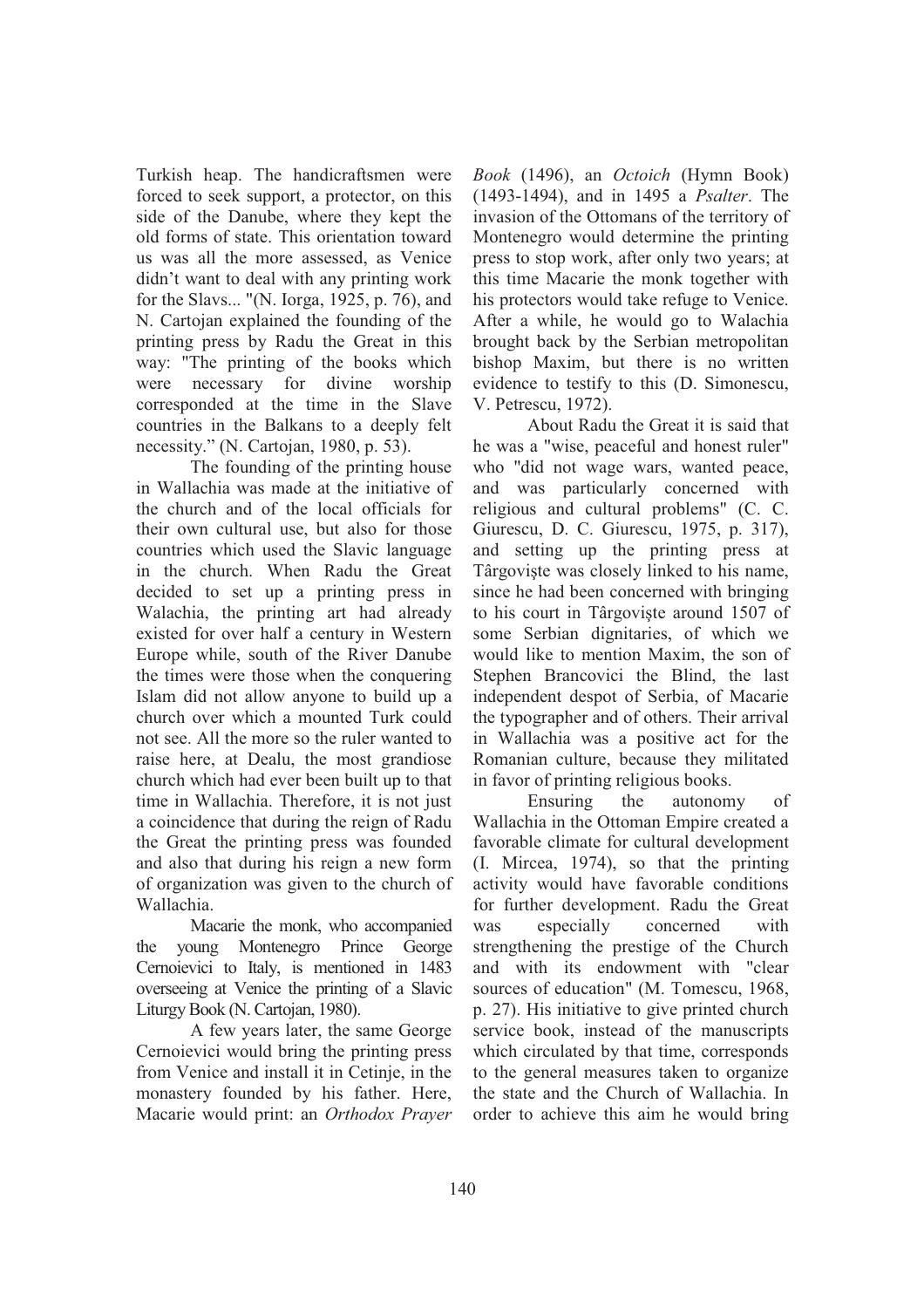the former patriarch of Constantinople, Nifon, to his principality to which he said: "I will reign, and you have to guide us in the law of God. Be our spiritual shepherd and our messenger to God." Nifon, the Patriarch, redeemed by the prince and brought to Wallachia for accomplish these reforms, describes the situation of the church in the early years of the sixteenth century: "And the saint found his herd unyielding and disobedient and the church rebel and unwise, with bad habits. And he invited all hegumens from all Wallachian monasteries and all of the church clergy and did a great council gathering the prince and all noblemen, the priests and the lay people and uttered uninterruptedly springs of clear teachings" (T. Simedrea, 1937, p. 8-9). Nifon appointed two bishops "to improve the entire country starting with the bishops" and to finish this work books were required, and the prince felt indebted to assist and strengthen the church, which was becoming a spiritual instrument of centralized domination. The founding of the printing press in Wallachia no longer appears to be such a fortuitous work, but falls within the frame of the social and cultural history of the country.

Among other teachings and orders given by Nifon, there was also the performing of religious services. Thus, the *Liturgy Book* from 1508, the *Octoich* from 1510 and the *Gospel Book* from 1512 implemented, in printed form, the leading class and church desire to give the largest and most essential part of religious services a unitary form.

At the beginning of the sixteenth century, Târgoviște was an important cultural centre and the bringing of the printing press here was made at a time when the need for religious books was very urgent, and its role was to strengthen the new instrument of the new centralized government. As in the West, the first

printed books in Wallachia have sought to replace manuscripts, (V. Duță, 1988) but nevertheless, the printing of books at the beginning of the sixteenth century was very difficult to achieve (N. Iorga, 1992).

As regards Macarie's printing press from Târgoviste, there were - and there still are - two issues, which are still perceived as being controversial: the origin and the printing place of these three works.

The problem concerning the origin of Macarie's printing press has been discussed both by Romanian and foreign researchers. Some historians, like D. Sp. Radojicic and Dejan Medakovic (L. Demeny, 1986) have insisted on the affiliation of these books to the Cetinje centre. But the printing material used by Macarie to print these three books is different from that used by him in the printing house from Cetinje. Macarie's printing works from Cetinje have the features of books published under conditions of a high quality level of printing, and clichés of ornamented letters from Venetian printings are used together with Latin letters as ornamentation elements. Thus, we can see Latin ornamented initials, with Cyrillic value, such as the Latin "**B**" for the Cyrillic "**V**", the Latin "**P"** for the letter "**R**" (P). This shows that the Venetian printers used the stencils of some Latin letters for casting similar Cyrillic letters in form, methods which have not been seen in any Romanian printings.

V. Jagic, a specialist in Slavic languages, has stated that there is no resemblance between the printing house in Cetinje and that in Wallachia, the letter of the Montenegro print being thin and small, while the one used in Wallachia is thick and tall. Likewise, it has been pointed out that the ornaments in the books printed in Wallachia are influenced by the manuscripts existent under Stephen the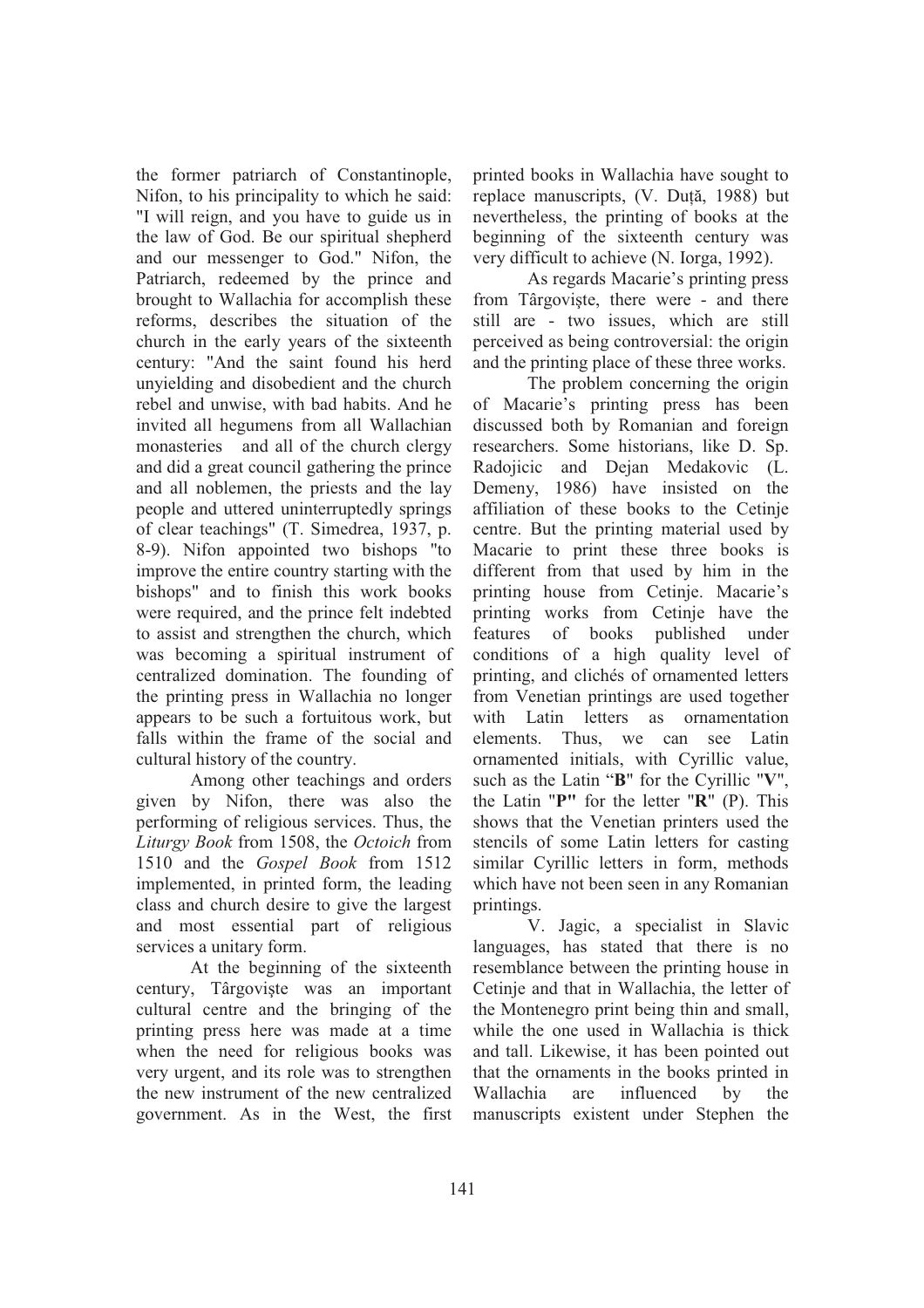Great, whereas the Montenegro ornaments belong to the Italian Renaissance classical style. As for the language of the two types of printed works this is the Church Slavic of Serbian writing in Montenegro and of Medio-Bulgarian writing in Wallachia. (P. P. Panaitescu, 1939).

On studying the same issue, Nicolae Iorga (1925) has shown that Macarie made his apprenticeship in Venice and after he was forced to flee to Montenegro because of the invasion of the Ottomans, he came to Wallachia*,* bringing with him a small bag with nicely cut stencils, of ornamented initials and of title pages skillfully interwoven, signs of Venetian influence. In his turn, Sextil Pucariu claimed that "it was natural for Macarie to look to Wallachia as the safest field of work" and that "he would have come here carrying with him the small bag with stencils"(S. Puscariu, 1987, p. 56). The same idea on the identity of Macarie, the typographer from Târgoviste, to the one from Cetinje, is to be found in other scientific works written by specialists such as L. Demény ( 1986), D. Simonescu and V. Petrescu (1972), N. Cortojan (1980).

Mircea <sub>P-</sub> Păcurariu (1992) has asserted that Macarie would have come to Wallachia bringing with him his own molded stencils or that Radu the Great may have bought a new printing machine form Venice with the help of Macarie, while Alexandru Odobescu has concluded in his research that, within this period, no Cyrillic printing press would have existed in Wallachia and that Macarie's printed works, carrying the coat of arms of Wallachia were actually Venetian prints commissioned by Romanian rulers: "This book printed in such nice and distinct letters in 1508 under the reign of Mihnea Voda I, is a genuine oddity."(Al. Odobescu, 1861, p. 819).

In his turn, Virgil Molin (1955) has categorically stated that Macarie's books, the first necessary to Wallachia, have been edited and printed in Venice. Moreover, V. Molin has tried to identify the printing press from Târgoviste with Aldus Manutius's and Torresani's in Venice stating that: "The printing was made under the press house of a typography in Venice, most probably Torresani's. In other words, Macarie played only a binding role with the orthodox world of the Balkans." (V. Molin, 1955, p. 264-266). This assumption relies on the following reasons: the characters of the letters in Macarie's books (1508-1512) are typically Venetian; the printing press is in two colors, an exclusively Venetian technique; the paper used is of Venetian origin; the binding is identical to the Venetian ones existent around year 1500. According to V. Molin, all the Cyrillic printed works issued up to the third decade of the sixteenth century within the South-eastern European space belong to only one typographical centre: Venice.

But this hypothesis of printing the Wallachian books of Macarie in Torresani's printing house does not hold true due to the following reasons: since the letters in the Liturgy Books are thick, imitating the semiuncial script, they differ from the character of the Slavic letters of Venice*,* as well as from the thin Slavic letters, similar to the Latin alphabet, of Venetian origin, from Cernoievici's printing house in Cetinje; the ornaments of Macarie's printed works are not of Venetian origin themselves, but imitate the ones from the Moldavian manuscripts existent by the end of the reign of Stephan the Great; the two-color printing was made in Macarie's books using a rudimentary technique, by firstly taking out the sheets of paper from under the printing press, then by printing them again in red ink to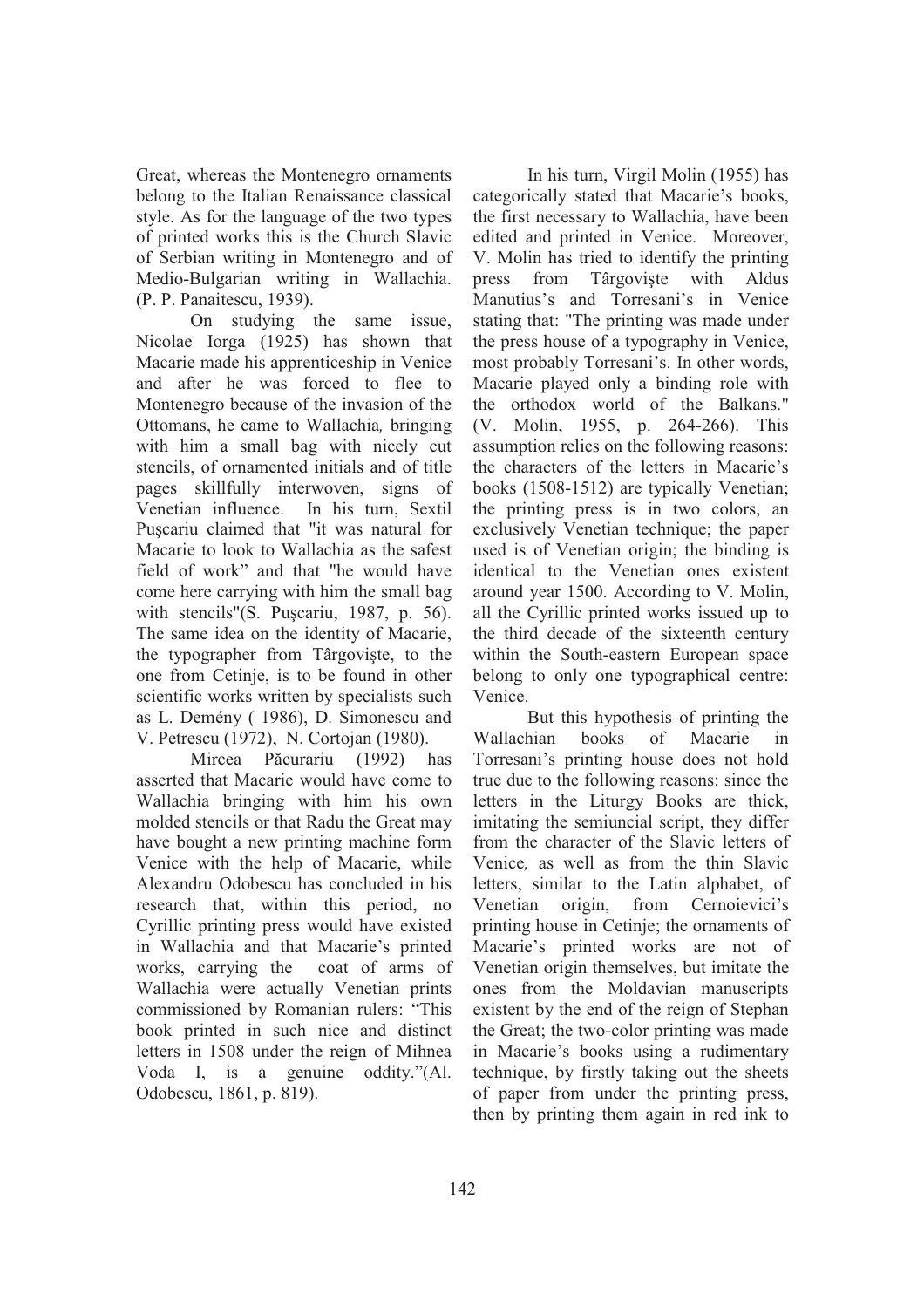cover the blank spots, which causes the dissimilarity in line; as for the lack of information in the epilogues of the three books about the place where they had been printed, we may assume that the coat of arms indicates the place, and if these books had appeared in Venice, the printing workers would have specified the year and place of publication; the two-year span of time between the publication of the three books at Târgoviste indicates that printing was made in a less equipped printing house, fitted with little material, and that this is not the case of a typographic order commissioned from a large typographic centre such as Venice; since the proofreading of the text, printed in the second copy book, where there had been some mistakes which distorted the meaning of the text, was made only for the second circulation, this proves that the printing was made inside a small printing room which had only started operating; if the printing of the *Liturgy Book* had been made in Venice, the proofreading would have been made for all of the copies; the bindings of Macarie's books were made in the monasteries and workshops existent in the country and they are different from the ones made in Venetian workshops. Since the *Octoich* was printed in 1510, it could not have been executed in Torresani's printing house because it was closed at the time (M. Tomescu, 1968).

Another theory regarding the origin of Macarie's printing press relates to Sweipolt Fiol's Cyrillic printing house in Krakow. In 1916, A. P. Sobolevski affirmed that the printed works from Krakow made in 1491 are "founded on texts of Romanian origin" (P. P. Panaitescu, 1939, p. 534*)* i. e. on Slavic manuscripts which applied the spelling used in Wallachia in the sixteenth century. The Russian researcher believed that Sweipolt Fiol's Cyrillic books were made

in response to a commission order placed from Wallachia or Moldavia, while P. P. Panaitescu even maintained that the letters from Sweipolt Fiol's books resembled those in Slavo-Romanian manuscripts.

L. Demeny (1986) deemed that the Cyrillic books from Krakow, compiled under the basis of the Slavic texts from the East, exhibit printing features which do not allow either identification or close association with Macarie's printed works in Wallachia because the Cyrillic books from Krakow have very special title pages.

Also, letter **M** has been studied too. There are two types of character: an "aligned M", which fits perfectly between the two levels of the line and is characteristic to the Cyrillic printing press in Venice, to the South-Slavic and to the one in Prague in the  $15<sup>th</sup>$ -16<sup>th</sup> centuries, and a special shape of character which we have named "lapped **M**", because the middle of the letter exceeds by 1-3 mm beyond the bottom level of the line. The same "lapped **M**" is to be found in the Cyrillic printing in Krakow, with a huge difference: in Macarie's printed works, the middle of the letter, which exceeds below the level of the line, it is rounded, whereas in Sweipolt Fiol's, it has a pointed form. The conclusion we may draw is that the two printers took their inspiration from different sources: Sweipolt Fiol used East Slavic manuscripts, his character being engraved after them, whereas Macarie made use of Moldavian manuscripts. Another difference is noticeable in the letter  $\bf{G}$  which, in the case of Sweipolt Fiol, consists of two semicircles touching each other in the lower part, whereas, in the case of Macarie, the two halves (each having pointed tips on their lower part) are unified. This brief comparison clearly shows that Macarie's printing house did not come into contact with the Cyrillic printing house in Krakow.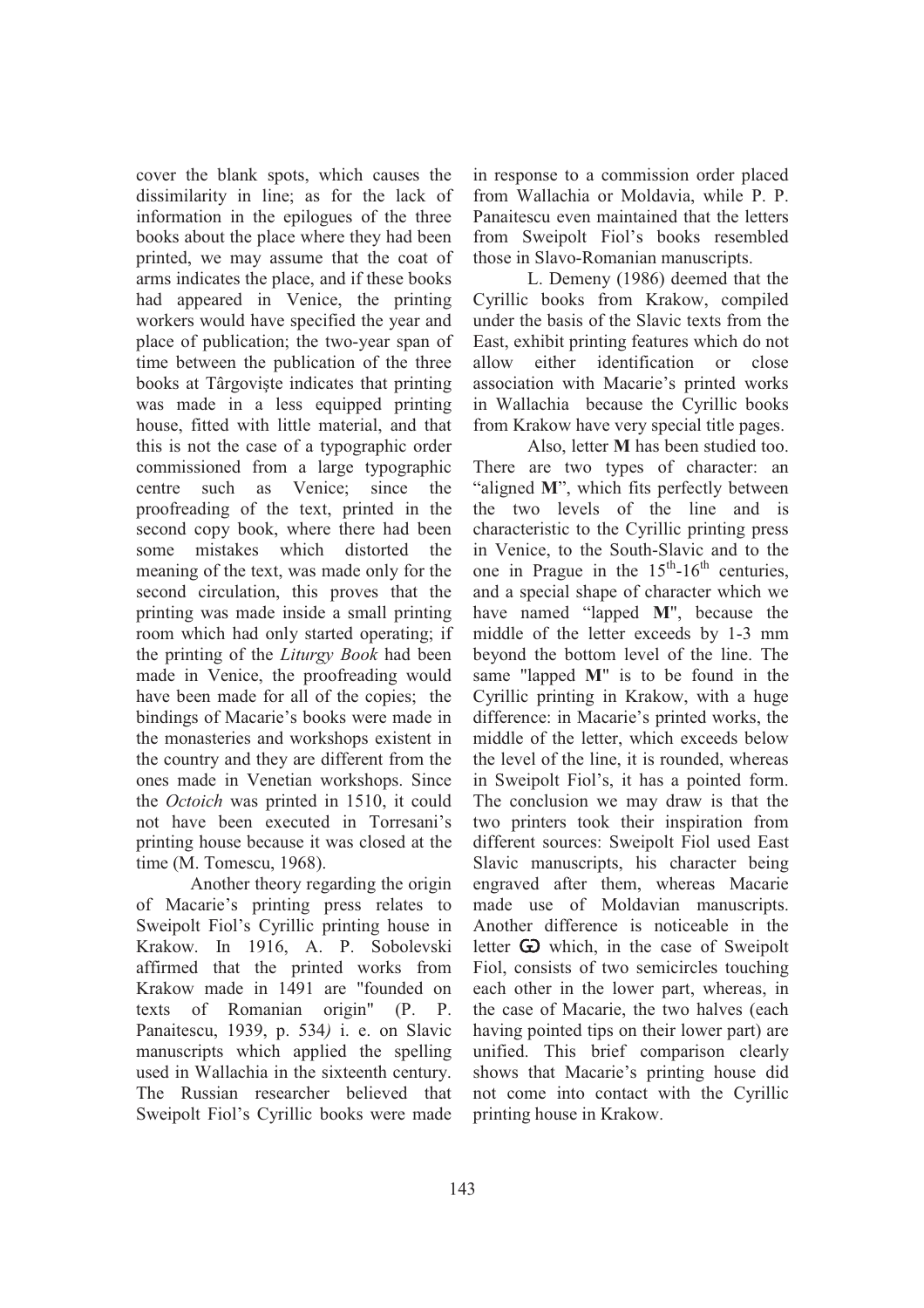Among the typographic centers in existence on the territory of the Romanian Principalities which have been said to represent the place where the three books had been published, we mention Bistria, Snagov, Govora and the monastery of Dealul. As regards Bistria, the first to approach this aspect was N. Iorga: "At Dealul, or, better, because here the adorning work was made under the reign of Neagoe, at Bistrita Craiovestilor, where some say that Maximiam himself celebrated the wedding of Milia, this noble work of art was made." (N. Iorga, 1995, p. 129). Among the supporters of this theory there were historians such as P. P. Panaitescu, Barbu Theodorescu, Stefan Ștefănescu, Virgil Cândea, Sextil Pușcariu, V. Micle who argued that it was here that the seven copies of this book were found by Alexandru Odobescu, that between the scholars from Bistria and those South of the River Danube there were strong family ties; during the publication of the *Liturgy Book*, the city of Târgoviste was not the only administrative and cultural centre of the principality: "the throne of Wallachia was both at Bucharest and at Târgoviște" (P. P. Panaitescu, 1971, p. 326).

It is known that the monastery had been completely destroyed by Mihnea Vodă in 1509; a document circulating in the age recorded that their monastery (of the Craiovesti), which they had been built on the river Bistria, was scattered out of its joints. It was rebuilt under the reign of Neagoe Basarab during 1515 - 1519 again by the Craiovesti, and this tells us that the existence of a printing house inside an unfitted space would have been impossible. Nevertheless, if we assume that Macarie had printed his Liturgy Book in Bistria, the question which arises is where the other two books were printed considering that at Bistrita it was impossible to do that anymore, since it was

destroyed in 1509. Also, the question is why had D. Liubavici chosen to print the book at Târgoviste and not at Bistrita, if there had been a tradition in this direction. What is more, it is well known that the works which had been printed in those times were bound inside the monasteries and this aspect may account for the existence of a large number of Liturgy Books at the monastery of Bistrița, where they had been probably taken for binding; besides, it also proves that the aim of printing this work was to let it circulate and to ensure a unitary practice in performing the divine service.

Snagov was another printing centre where some researchers believed that the first books from the entire Romanian territory had been printed. They asserts that the monastery of Snagov may be the printing place for the first three of Macarie's books and also said that Neagoe Basarab have taken great care of this monastery.

The first documented attestation under the name of Snagov dated from 1408, when this appeared in a document of Mircea the Elder; however, there is other who believes that there had already been a religious place in this location dating back to Vladislav I (1364-1379). Only from the year 1517 were the rebuilding works started under Neagoe Basarab and it is difficult to believe that a printing press may have been installed inside an improvised space.

Moreover, it is well known that only in 1694, after the transferring from the royal printing house in Bucharest of some of the printing equipment to Snagov, Antim Ivireanul laid the foundation of a large printing house, working independently from the one in Bucharest, and having the necessary means of printing texts in many languages.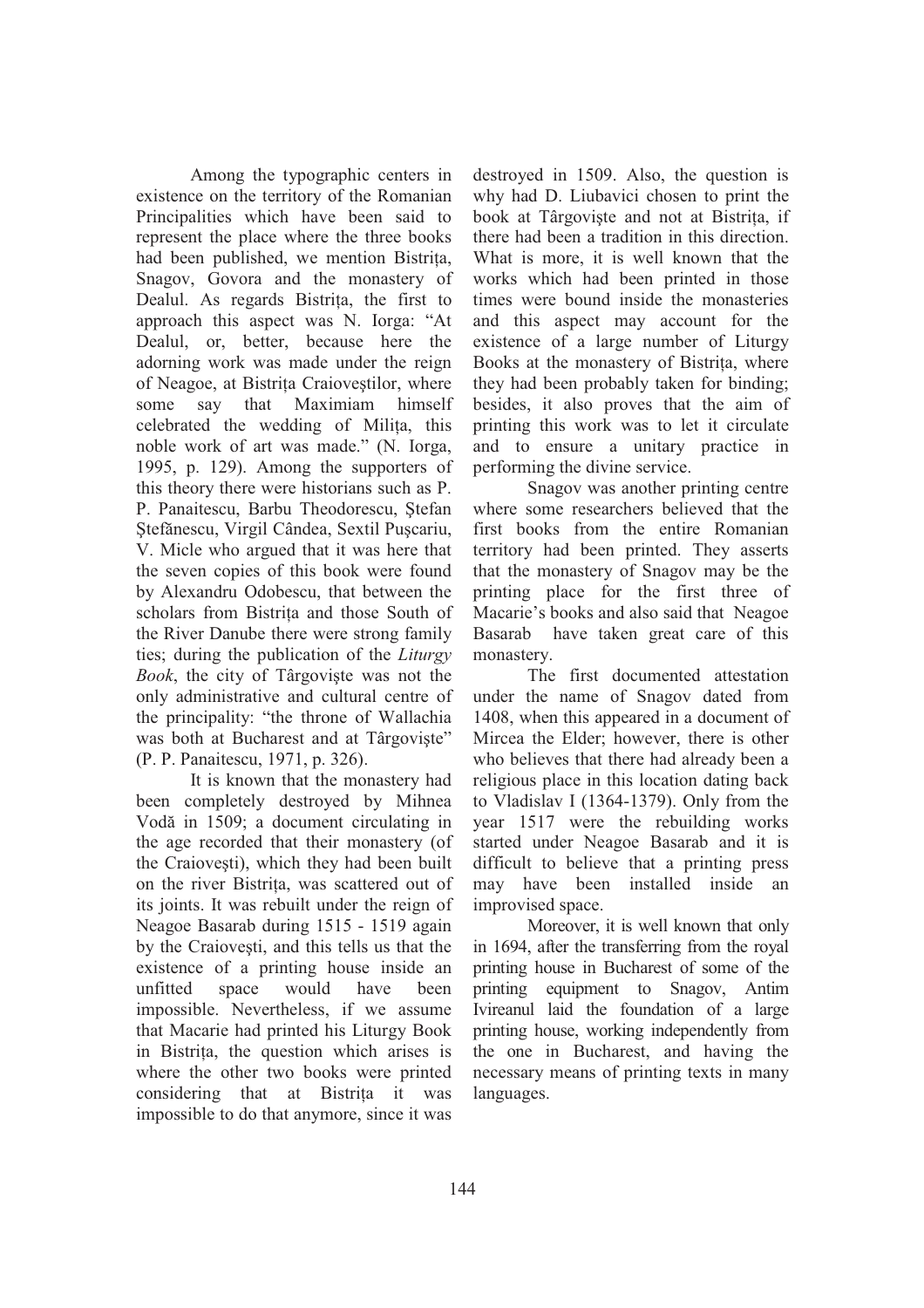Govora is also included among the hypotheses regarding the printing place of the three books and Al Odobescu is the one who first made this supposition by arguing that, at Govora, Matei Basarab installed a printing press starting from the year 1637, a fact that would lead one to conclude that a tradition in this direction had already existed once a printing house was operating here: "even some fragments of old printing utensils" (Al Odobescu, 1967, p. 160) have been found. Following the same idea, A. Sacerdoteanu affirmed: "Among the old typographic centre in the country, Vâlcea occupied an important place even if we leave aside the debate over the printing place of Macarie's famous Liturgy Book from 1508, which some believed it to be either Bistria or Govora. It is doubtless that at Govora there were a printing house dating from the reign of Matei Basarab" (A. Sacerdoteanu, 1972, p. 51). From what has been said above we infer that we have no proof to believe that in 1507, when the printing of the Liturgy Book was commenced, any typographical activity had already existed.

We personally believe that the *Liturgy Book* was not printed in either of the above mentioned centers, but at the monastery of Dealul, near Târgoviște, a place where all the feudal, political, cultural and clerical reforms found their origin, a fact which had been previously mentioned through the attempt of the Romanian rulers to centralize the powers of the state into their own hands. Thus, the setting up of the printing laboratory in Wallachia must be strongly connected to the subordination of the feudal church to the centralized authority of the lay ruler, accompanied by an increase in the princely revenue which allowed for the founding of cultural establishments such as the monastery of Dealul. It is more probable that the installing of the printing press was

made within the enclosed space of a monastery because in here there were workshops for refined crafts and scholar monks who could help in the proofreading of texts, including religious books.

Even some of the ornaments of the title pages of Macarie's printed works are close in style to the "Armenian" ornaments from the monastery of Dealul (ornaments which make up circles and squares knit from the creeping stalks of stylized plants). Moreover, we believe that some of the ornaments have been inherited from Macarie and have been used in the works to come; it is possible that some of them had been found at Târgoviste, since Liubavici continues to print here and there are several similarities between the works of the two printing craftsmen, especially as far as title pages are concerned.

The beginnings of Macarie's printing activity are not known, the biographical information being extremely rare. Most of his biographers believe that Macarie learnt the art and technology of book-printing in Venice, in Torresani's printing house (D. Dumitrescu, 1970). In the period 1493-1496 he activated in Cetinje, Montenegro, where he printed several books under the patronage of Gheorghe Cernoievici, the hospodar of the country. The latter would reign between 1492-1496 and, as he was married to a noble Venetian woman, Elisabeta Erizzo, the policy of his state would rely on the support given by Venice; in this way the cultural relations between Montenegro and Venice and the installation of the printing press there become easy to understand.

In Macarie's printing house several books written in the Church Slavic of Serbian writing have been printed, necessary to the orthodox cult i.e. the first part of the *Octoich*, the first four hymns. The preface which indicates the beginning of the work is dated 7001 (1493), while the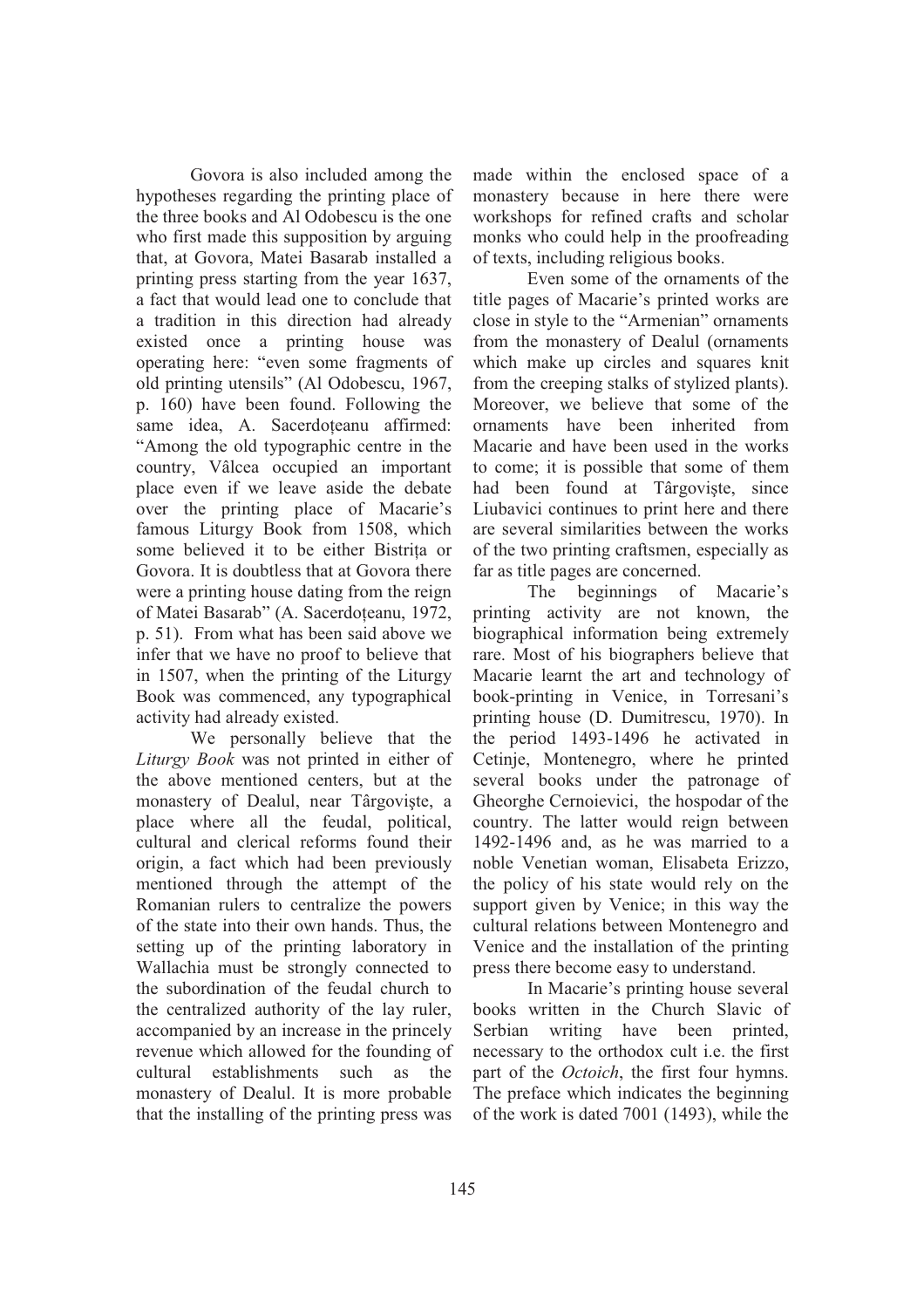afterworld indicates the date of accomplishment i.e. January 4, 7002 (1494). The second part of the *Octoih*, of which only a few copies are known to be complete, is dated 1494. The Psalter, printed in 1495, contains in its annexes the prayers for the dead, the sermons for the saints of the water, the breviary, a homily of St. John Chrysostom and other things. The Prayer Book, of which only a fragment is known, cannot be precisely dated, but according to the type of character used, it originated from the same printing laboratory. These books indicate that they have been printed under Gheorghe Cernoievici and the metropolitan bishop Vavila commission and they were made out of the toil and from the hands of the humble hieromonk Macarie from Cerna Gora. The afterworld of the first part of the *Octoich* indicates the year and all the other chronological elements: the phase of the sun, of the moon, the foundation, the golden number. Of all books, only the Psalter indicates the printing place: "*at Cetinje".* 

Most of the researchers admit that the printing press from Cetinje had been brought from Venice, having been bought from Andreea Torresani, and that Macarie, the printer, was his apprentice. The facts which led to this conclusion were the following: Torresani's Slavic printing house ceased its activity in 1493 (the year when the printing house in Montenegro started operating); the outline of the letters and ornaments from Macarie's printing house in Cetinje is of Italian origin, the iconography of his printed works from Cetinje highlights its Venetian origin, with attributes of Renaissance design: mascarons, cupids, cornucopia, garlands, little birds etc.

 From Cetinje, Macarie arrived in Wallachia in answer to the invitation of Radu the Great to set up a printing house. The books printed in Wallachia are the

usual church texts which were translated long ago from Greek into Slavonic and copied in manuscripts for the use of the Romanians who had adopted the Slavonic rite. In the printing house from Dealu, Macarie printed: a *Liturgy Book* (1508), an *Octoich* (1510) and a *Gospel Book* (1512).

The significance of Macarie's *Liturgy Book* is double-folded: it is the first Romanian printed book and it is the first edition of a book of cult written in Slavonic (it seems that the translation into Slavonic had been made by Metropolitan Nifon, during his stay in Wallachia).

The printing of the *Liturgy Book* began as early as the year 1507 "as ordained by Io Radu Voivod for evermore be his remembrance"*.* The printing was made with the financial and moral support of the new ruler, "Io Mihnea great hospodar of all Ungro-Wallachia's land and of Podunavia, son of great Io Vlad hospodar, in his first year of reign, straining himself also the humble monk and priest Macarie. In the year 7016, the phase of the Sun 16, of the fifth month, indiction 11, November 10 days", a fact which results from the epilogue of the book. (I. Bianu, N. Hodos, D. Simonescu, 1903).

These title indications prove the tutelage both of the lay ruler and of the church over printing. P.P. Panaitescu has noticed that in none of the documents issued by the chancellorship of the Wallachian rulers Radu the Great (1495- 1508), Mihnea (1508-1510), Neagoe Basarab (1512-1521), is Podunavia mentioned in relation to the reign of Mircea the Elder in Dobrogea and at Chilia, a title which has been repeated in all three of Macarie's printed books and which dates from the first half of the 15th century. This title appears in an order given to the Tismana Monastery on November 23, 1406 and reappears in a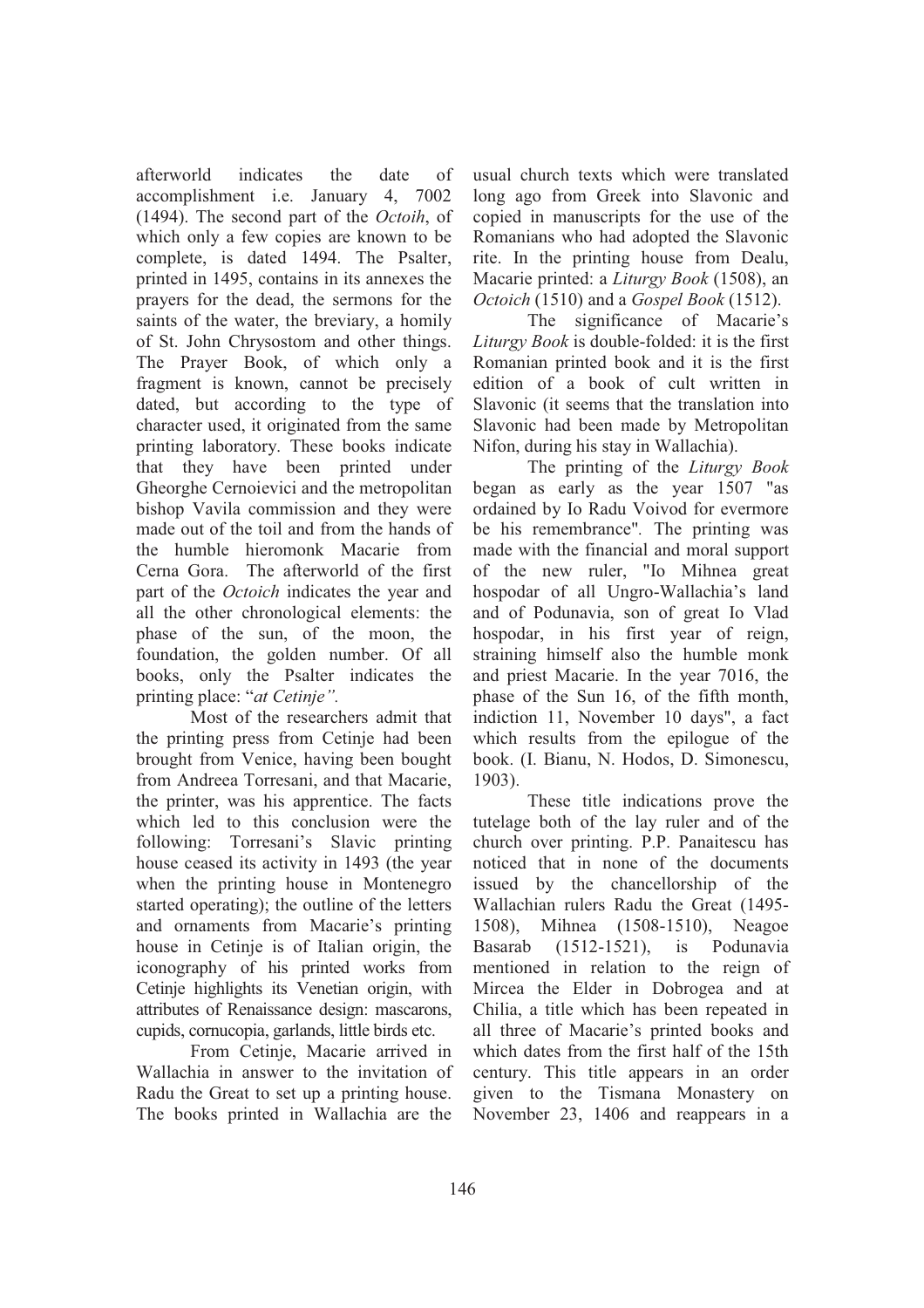similar form in a document issued between 1404-1406: "I, Io Mircea, great hospodar and prince ruling the entire country of Ungro-Wallachia and of the regions over the mountains, and even near the Tartar regions, of Hertzeg of Almaş and Făgăraș and king of Banat, Severin and of the both sides of Podunavia, to the Great Sea and the only master of the fortress of Dârstor."

The reason why Macarie printed this title in his book may be that, since he was working in a monastery, he probably found it in an old document which mentioned it. The same P. P. Panaitescu has noticed that the appeal made to those who would read copy (write) and sing from this book to mend their ways, an appeal which reappears both in the *Octoich* and in the Four Gospels' Book, is missing. It was assumed that, after the Liturgy Book was printed, several mistakes and omissions have been noticed, which led to the presence of the appeal.

As for the dating of the *Liturgy Book,* a few problems have occurred here too, as it is strange that, inside the epilogue, the style from the 1st of January is used, whereas in all the Wallachian princely and private documents from that age, the Byzantine style is used starting with the  $1<sup>st</sup>$  of September. Thus, the epilogue appears to be a personal contribution of the typographer which disregards the rules and custom of the realm. The year starting with the 1st of January was used in Moldavia but it looks as Macarie had not been influenced by Moldavia but by the West, by Venice, because inside the books he printed at Cetinje, inside the epilogues, the date of the year is calculated according to the 1st of January style, and other less frequently used elements of chronology such as the phase of the sun and moon appear as well.

The less frequently used elements of chronology: the phases of the sun, the

indiction is also to be found on the rotive in the monastery porch from Dealul. It is possible that even Macarie himself has initiated its engraving as he was accustomed to using the cycles of the sun and moon, knowing that it was not mandatory that the rotive in the church porch to be engraved in the year of the monastery's completion (1502).

 More than a few copies have survived of Macarie's Liturgy Book and they exhibit two variants of the printed text. This is due to the fact that, in the second book of the Liturgy Book, several mistakes have been found which altered the meaning of the text and, as a consequence, the book was reprinted and the copies which had already been sent could not be corrected.

According to the *Old Romanian Bibliography*, the *Liturgy Book* of 1508 has 128 leaves (256 p.) and is numbered by books. The first four leaves are not numbered; they are followed by 15 books of eight leaves each which are numbered with Cyrillic figures. The last book contains only 4 leaves. Among the contents of the introductory leaves it stands written: "To that among the saints, our father archbishop of Caesarea Cappadocia, Basil the Great, instruction to the priest about divine sermon and about the sacrament."

Inside the *Liturgy Book*, at the end of the masses, the following orders are printed down: St. Basil's the Great advice to priests; the rite of the Anaphora (section of the Mass in which the priest prepares the bread and wine for communion); the Liturgy Books of Saint John Chrysostom (this title is missing form the table of contents where it is reunited by mistake under one single title with the previous chapter), of Saint Basil the Great and of the sacraments before they are consecrated and a few other ordinary rites: the rite of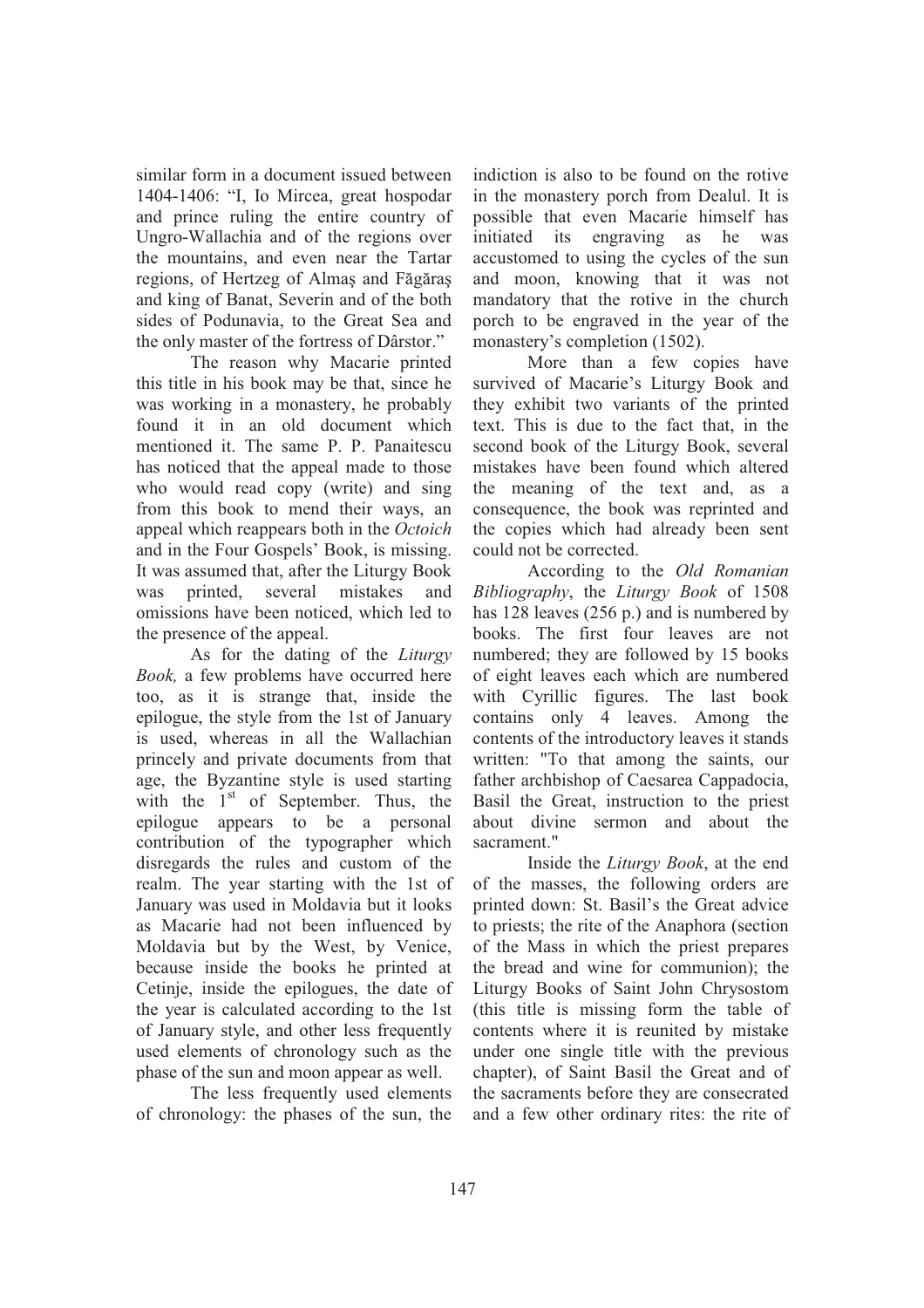blessing the alms, the evening service prayers, the Matins prayers etc. Also, we must mention the rite of the litany (this title is missing form the table of contents, where another prayer is indicated under the heading *Morning prayer recited on Sundays, after the Canon of the Trinity*) or the prayer for the defence of the country.

We may conclude that Macarie's *Liturgy Book* of 1508 represents a rare form of the Slavic Liturgy Book, due to the presence of the Teaching of Basil the Great to priests, which appears only in manuscript 651 from Matei Basarab. Moreover, some of the prayers shown in the end are very rare and to be found only in the Slavonic text of a seventeenth century manuscript from the Monastery of Bistria.

In the Romanian Principalities, only three Slavonic Liturgy Books printed in the sixteenth century are known; with a few slight exceptions (the order of the rites, an additional prayer**)** all of them seem to be republications of Macarie's Liturgy Book: Coresi's Slavonic Liturgy Book (Brasov, 1568-1570); the undated Slujebnic-Liturgy Book, probably another Coresi's book ; Şerban Coresi's printed *Liturgy Book* from 1588.

The first of these Slavonic Missals differs from Macarie's Liturgy Book of 1508 by the fact that the Teaching of Basil the Great to priests does not appear at the beginning of the book, but the text, the layout of the work and its contents are similar in both editions. In between the prayers Coresi's Liturgy Book includes the prayer for the blessing of the bread too, the bishop's prayer for the absolution of sins and the "prayer for blessing offers, whenever necessary". The last page of Coresi's Liturgy Book, which should have included the epilogue, is missing. In conclusion, we may assert that this is a republication of Macarie's *Liturgy Book*.

 Coresi's Slujebnic-Liturgy Book begins with the Teaching of Basil the Great to priests, the same way Macarie's Liturgy Book does, but the 'Prayer' section differs because it is larger in Coresi's book, including the Gospels which are read during Easter sermons, and the Apostle read on holy days. However, the "prayer for blessing offers, whenever necessary" is missing.

The Slavonic Liturgy Book printed by Serban Coresi in 1588 begins with "the order of the sermon", without the Teaching of Basil the Great, and from among the concluding prayers, both the prayer for the blessing of the bread is missing and the "prayer for blessing offers, whenever necessary".

 By studying the exterior aspect of Macarie's *Liturgy Book*, at first, we may consider it a luxury book, but, on a thorough analysis, we discover that it is rather a negligent piece of work with numerous printing mistakes and textomissions, which testifies to the fact that the printing press in Wallachia was not highly developed because it had no technical tradition to support it. Even throughout the book there are several mistakes such as the title of the ritual and of the Liturgy of John Chrysostom, a mistake which had been corrected in the text. We may assume that these mistakes have drawn the attention of the Church Institutions in Wallachia, which have been forced to order the republication of a section of the book, a fact which explains the existence of two variants of one of the Books of the Missal, as we have already mentioned.

As far as the ornamentation of the Book is concerned, Macarie was a creator of local tradition by defining the specific features of the Romanian Cyrillic printing press within the context of the entire Cyrillic printing circulating in Europe in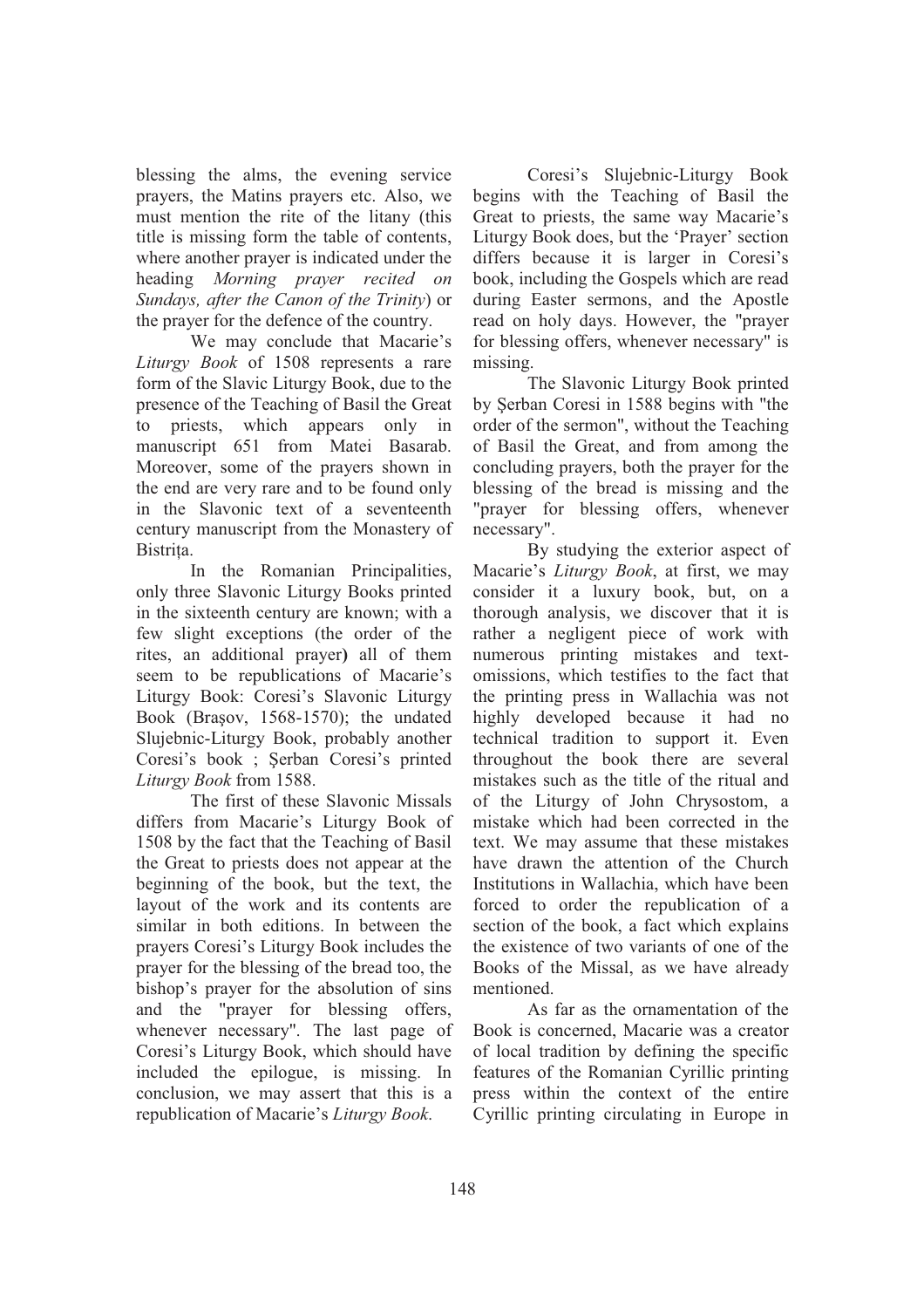the sixteenth century. In the Monastery of the Mușatini, a new completely different style emerges in the art of the manuscript books – the Moldavian old manuscript**.** Its characteristics refer to the exceptional beauty of the letter's ductus, the geometric ornamentation of exquisite elegance, the chromatic harmony, the matchless miniatures which, as Nicolae Iorga himself observed, would deserve to be granted a place in the history of the major Arts. A comparison made between these ornaments, especially of the title pages, has revealed that in the Slavonic manuscript of Jeremiah's prophecies, written at Neamt in 1475 (E. Turdeanu, 1943) there are several almost identical title pages in terms of their drawing: they exhibit the same rectangular shape of the title page, the same knit and stylized creeping stalks which make up intersecting circles, and the same twigs arranged on both sides of the rectangle, with no crowns (in case of the manuscript), while the initials of the chapters are richly adorned with knit creeping stalks and delicate ornaments.

The transposition of the ornamental elements of the local manuscript book onto the printed book seems natural because the Liturgy Book is the church service book which was first printed in the entire European Cyrillic characters by Macarie, in Wallachia. For this reason, Macarie could not rely on a printed model, he was forced to resort to the manuscript book and create ornamentation adequate to the text.

In the *Liturgy Book*, there are three title pages with knit ornaments, one of them is reproduced three times, another one only two times and the third exhibits the coat of arms of Wallachia. One of them is rectangular in shape and is made of creeping stalks and wattle which form intersecting circles. Two ornaments which end with the representation of two princely crowns start from the extremities of the

two inferior corners. The second title page is oval in shape and observes the same ornamentation technique as the first one, whereas the third type shows the illustration of the Wallachia coat of arms framed inside a square**,** the represented bird depicting both an eagle and a falcon (D. Cernovodeanu, 1974). The bird's feathers are accurately indicated, wings spread out, carrying in its beak a cross with three-cusped arms in the extremities, accompanied in the lower part and on the sides by a twig with flowers and leaves. In the upper register of the heraldic composition, there is a sun with eight rays (left) and a turned half-moon (right).

As regards the capital ornamented initials, we will have to underline that they were not been engraved by Macarie himself, in a new style, unknown to the Cyrillic printing by the time, but they took the shape of wickerwork, because the paragraphs of the text implied a long row of new initials. Thus, Macarie created ornamental initial letters by knitting creeping stalks of flowers and plants, as well as another black series which imitated the Gothic uncial letter.

 We must raise for discussion not only the influences which inspired Macarie, but the most significant influence exercised by Macarie's printing press in Wallachia over the entire South-eastern European Cyrillic printing press – Romanian and South-Slavic – in that century, as well. Hence, in 1519 in Hertegovina, in the city of Gorajde, a new Cyrillic printing house was founded; Fjodor Ljubavici would print three books here: *the Liturgy Book* (1519), the *Psalter* (1521) and the *Prayer Book* (around the year 1523). At this printing house from Gorajde we discover elements of book ornamentation in case of a group of initials and a vignette, which undoubtedly reflect the influence of Macarie's printing press in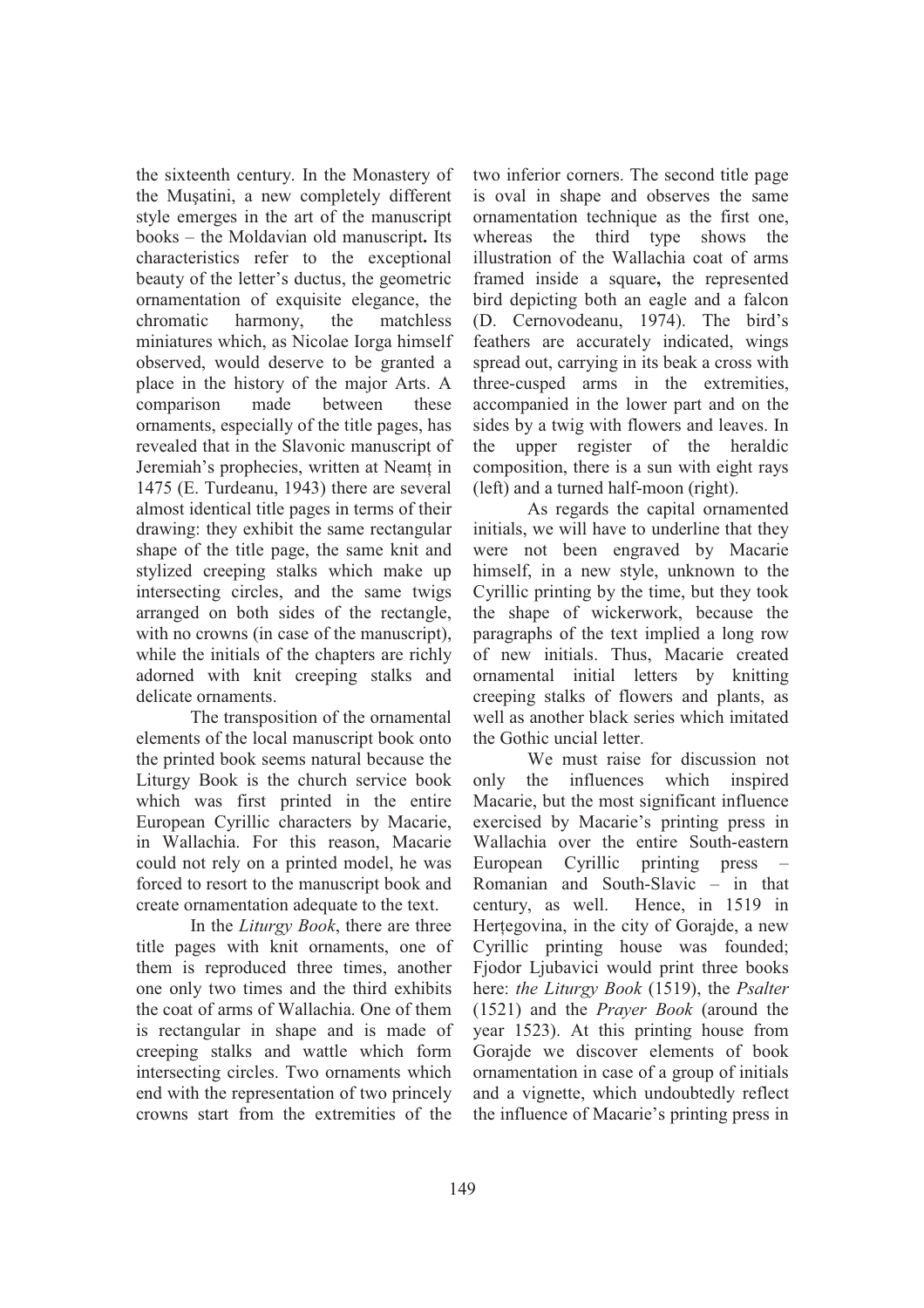Wallachia. On examining the vignette which appeared for the first time in the European Cyrillic alphabet in the Liturgy Book of 1508, we notice the resemblance to the Psalter of 1521 from Gorazde. Ljubavici of Gorajde must have copied the image from Macarie's printed book, then he cast it in wood and cut a new stereotyped plate, from which he printed the said vignette in his book. Differences are very small, and this shows that the assumption which states that both typographers might have used the same Serbian manuscript as their source of inspiration is out of the question. Similar resemblances are to be found in the case of the initials from Fjodor Liubavic's *Psalter*.

As regards the copies of Macarie's Liturgy Book which have been preserved on the territory of Romania, we would like to mention that in the collections of the Romanian Academy Library in Bucharest there are three copies of the Slavonic Liturgy Book printed by Macarie in 1508:

- One of the copies has [128] p.; most of the leaves are worn-out at corners, the binding is made of leather, coldprinted, adorned with floral and geometric ornaments, and, for the notes, we mention: "Pomenii g (ospod) i raba Bojie Stoicu i Marko" (sec. XVI), Cyrillic *alphabet*, Slavonic *language* [leaf 13]. Source: donation (formerly belonged to the Central Library in Bucharest, the Monastery of Bistrița)
- The second copy has  $[127]$  p., it is well preserved, the binding is also made of leather, cold-printed, adorned with floral and geometric ornaments (sixteenth century), and, for the notes, we mention: "This Liturgy Book belongs to the monastery of Bistria", Romanian *language* [f.I]; "Sia liturghia zovemii glagoliemi manastirea Bistria

anatema Gaa iznesti iz manastirea" (seventeenth century), Cyrillic *alphabet*, Slavonic *language* [back flyleaf]. Source: donation (formerly belonged to the Monastery of Bistria; smoke seal of the Monastery of Bistria).

The third copy has  $[72]$  p.  $(p.[1-47]$ ms), it is well preserved, the binding is made of leather, with gilded borders and religious insets (seventeenth century) ; Notes: "formerly belonged to the Church of Bălgrad [Alba-Iulia] ", Romanian *language* [p.1-5]. Source: donation (formerly belonged to the Church of Bălgrad [Alba-Iulia])

At the Library of the Orthodox Metropolitan Seat in Sibiu there is a copy which exhibits the following characteristics:

It has  $[126]$  p., two leaves at the end of the book are missing, it has wooden covers wrapped up in ornamented leather, the copy is part of the first printed books and it is not proofread. It has an Ex-libris (bookplate): "Priest (Te) odosie from Vlascoi Zemlii" (1630) [inferior flyleaf], alphabet: Cyrillic. Notes: "This ritual book written in Slavonic language was donated to the Archiepiscopal Library of Sibiu on Novembre 8 v. 1898 from the Church at Alun. Alun on Novem. 8, 898 v. Iosif Suciu vicar gr. or. rom." /Iosif Suciu (08.11.1898), Latin *alphabet*, Romanian *language* [on a leaf on the upper flyleaf]; "Year 1671 when I was ordained a priest" / (seventeenth century), Romanian *language* [inferior flyleaf]

Another copy is kept in the Romanian National Library under the quote CR/16/II/2/2: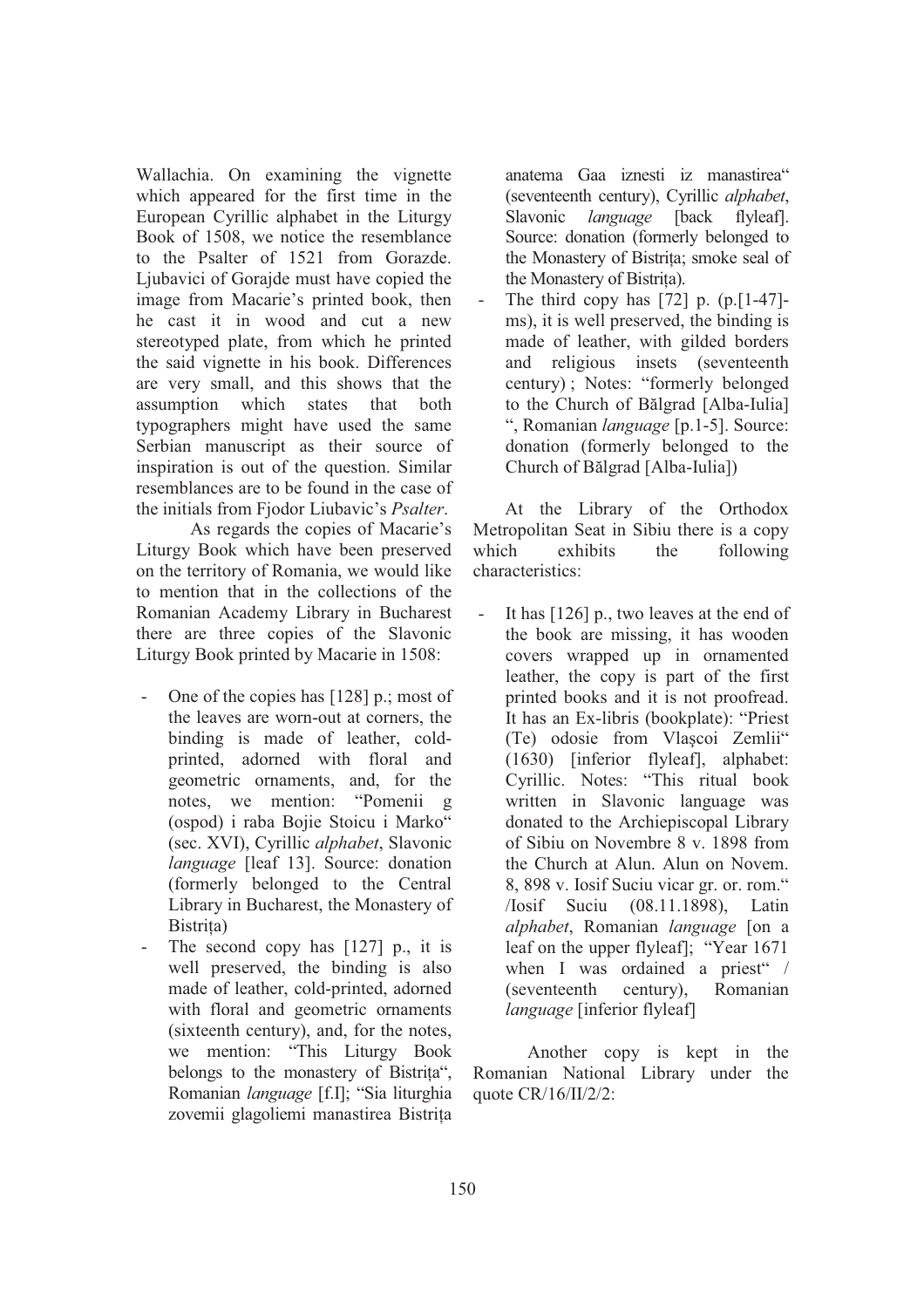- It has [128]p., book 1 of 4 leaves bound at the end of the book, the back and the corners of the book are deteriorated, the body of the book is deckled, the first 2 leaves are detached, the binding is made of brown leather on wood adorned with geometric and floral ornaments; it exhibits hand-made ornaments: the coat of arms of Wallachia framed in frontispiece, red and black characters, an Ex-libris (bookplate): The Library of the Cultural Establishment "Nicolae Bălcescu" [cover 1 verso]. Source: inheritance

The notes made on these printed works, irrespective of the funds which preserve them, show us that the books circulated not only in Wallachia, which was a natural thing to happen, but that they were used beyond the boundaries of the country.

 In conclusion, the books printed by Macarie at Târgoviste, between 1508 -1512, place the Romanian printing press above that of the other Eastern European countries, coming to help the Romanian priests who celebrated the divine service using manuscripts, but also owing to the fact that it circulated in all the three Romanian principalities and beyond their boundaries as well, in those countries where the religious service was celebrated in the Ancient Slavic language, allowing thus for a unification of religious practice.

## **BIBLIOGRAPHY**

Bianu Ion, Hodos Nerva, Simonescu Dan, 1903-1944, **The Old Romanian Bibliography**: 1508-1830, vol.I –IV, Socec Publishing House, Bucharest

Cartojan N., 1980, *History of old Romanian literature*, Minerva Publishing House, Bucharest.

Cernovodeanu D., 1974, *Heraldic representation of Romanian old prints and manuscripts (XVI th century),* in *Târgovite - Romanian fortress of culture,* Bucharest, p.136.

Demény L., Demény Lidia, 1986*, Book, printing and society at Romanians in XVI th century,* Kriterion Publishing House, Bucharest.

Dumitrescu D., 1970, *Master patterns,* Historic magazine, no. 4 (37), Bucharest, p. 29.

Duță V., 1988, *Traveling in the writing and printing world*, Bucharest.

Duțu Al., Muzicescu M.A., Fochi, A., 1996, *Romanian Balkans Cultural relations until XVI th century,* Bucharest.

Giurescu C. C., Giurescu D. C., 1975, *Romanian History,* Albatros Publishing House, Bucharest.

Iorga N., 1925, *History of Romanian literature*, Pavel Suru Publishing House, Bucharest.

Iorga N., 1992, *Romanian history*  for Romanian people, Chișinău.

Iorga N., 1995, *History of Romanian Church*, Gramar Publishing House Bucharest, tome I.

Micle V., 2008, *Macarie hieromonk: Romanian printer,* Bistria.

Mircea I.-R., 1974, The first printed Cyrillic printings and a Krakow 'incunabula from Brasov, in *Târgovite - Romanian city of culture: the work of the scientific session 21-23 December 1972: bibliophily studies and researches,* Litera Publishing House, Bucharest, p.121.

Molin V., 1955, Macarie printings, in **The first Scientific Session of Bibliology and Documentation, 15-16 December,** Bucharest, p. 264-266.